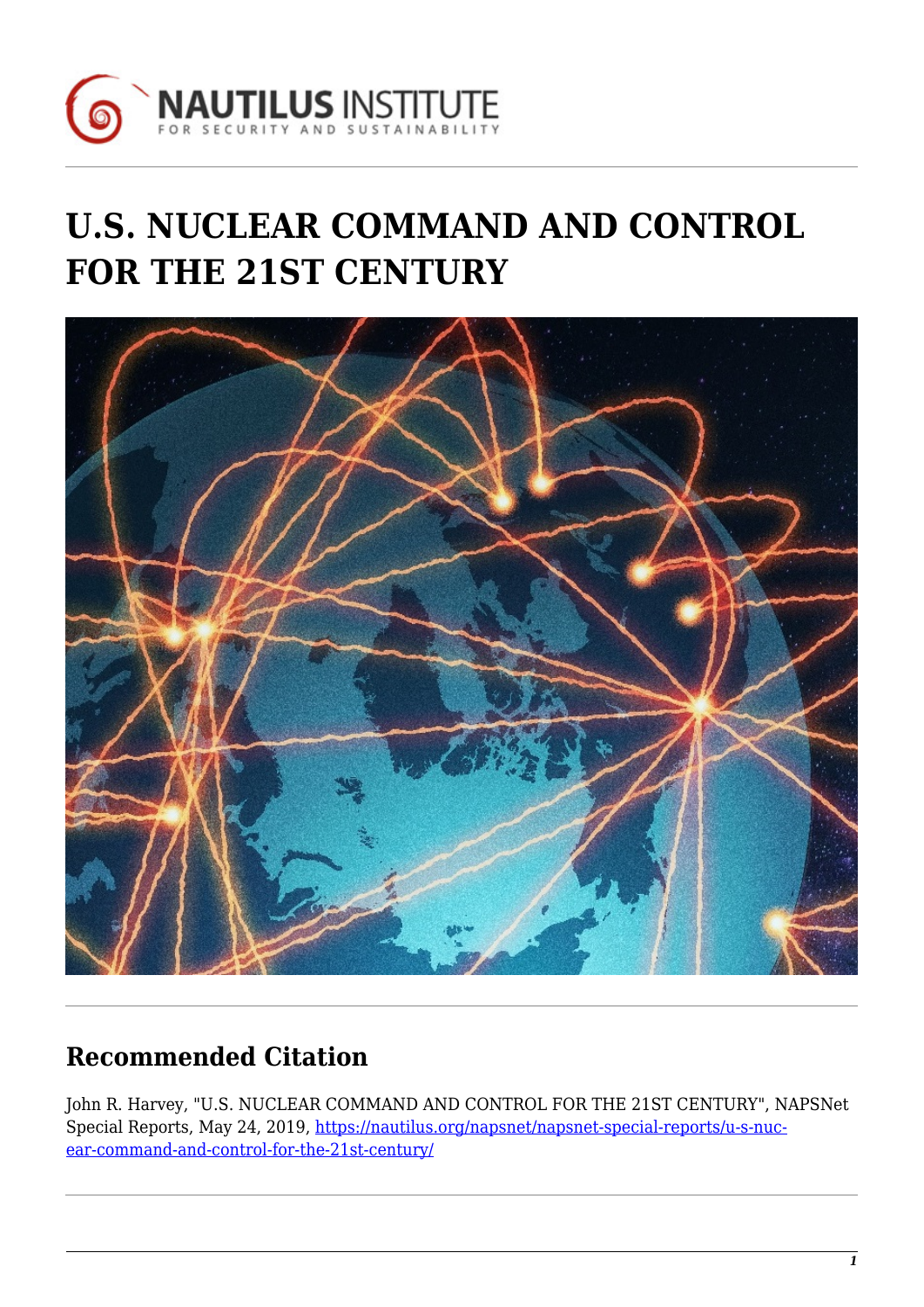# **JOHN R. HARVEY**

# **MAY 24, 2019**

# **I. INTRODUCTION**

In this essay, John Harvey asserts that the US NC3 system "must seek vastly improved senior leader conferencing capabilities to support decisions that go beyond what some of us call the Cold War's "multiple choice test"—that is, which major attack option to execute. To support consultations among allies, partners and potentially adversaries, in addition to senior military and advisors in complex conflict scenarios involving, say, combined offense and defense, nuclear and conventional operations—that is, the "essay test"—will require global, secure, high-quality voice, video and data transmissions that are resilient in stressed nuclear environments and go well beyond what was required for the Cold War mission."

Acknowledgments: The workshop was funded by the John D. and Catherine T. MacArthur Foundation.

This report is published simultaneously [here](https://www.tech4gs.org/nc3-systems-and-strategic-stability-a-global-overview.html) by Technology for Global Security and [here b](https://nautilus.org/?p=97811)y Nautilus Institute and is published under a 4.0 International Creative Commons License the terms of which are found [here.](https://creativecommons.org/licenses/by-nc-sa/4.0/)

It will be published in May 2019 by the journal *Comparative Strategy* [here](https://www.tandfonline.com/loi/ucst20)

The views expressed in this report do not necessarily reflect the official policy or position of the Nautilus Institute. Readers should note that Nautilus seeks a diversity of views and opinions on significant topics in order to identify common ground.

A podcast with John Harvey, Peter Hayes, and Philip Reiner on on 21<sup>st</sup> century US Nuclear Command and Control is found **[here](https://www.tech4gs.org/nc3-systems-and-strategic-stability-a-global-overview.html)**.

The views expressed in this report do not necessarily reflect the official policy or position of the Nautilus Institute. Readers should note that Nautilus seeks a diversity of views and opinions on significant topics in order to identify common ground.

Banner image is by Lauren Hostetter of [Heyhoss Design.](http://heyhoss.design/)

# **II. NAPSNET SPECIAL REPORT BY JOHN R. HARVEY**

# **U.S. NUCLEAR COMMAND AND CONTROL FOR THE 21ST CENTURY**

#### **MAY 24, 2019**

#### **Introduction**

The nuclear command and control system (NC2) of the United States is the critical link between U.S. nuclear forces and the sole authority of the President to execute those forces. It must support nuclear crisis decision making by the President, wherever located, by the discovery, integration, and provision of accurate, tailored information, by ensuring means for the President to consult with key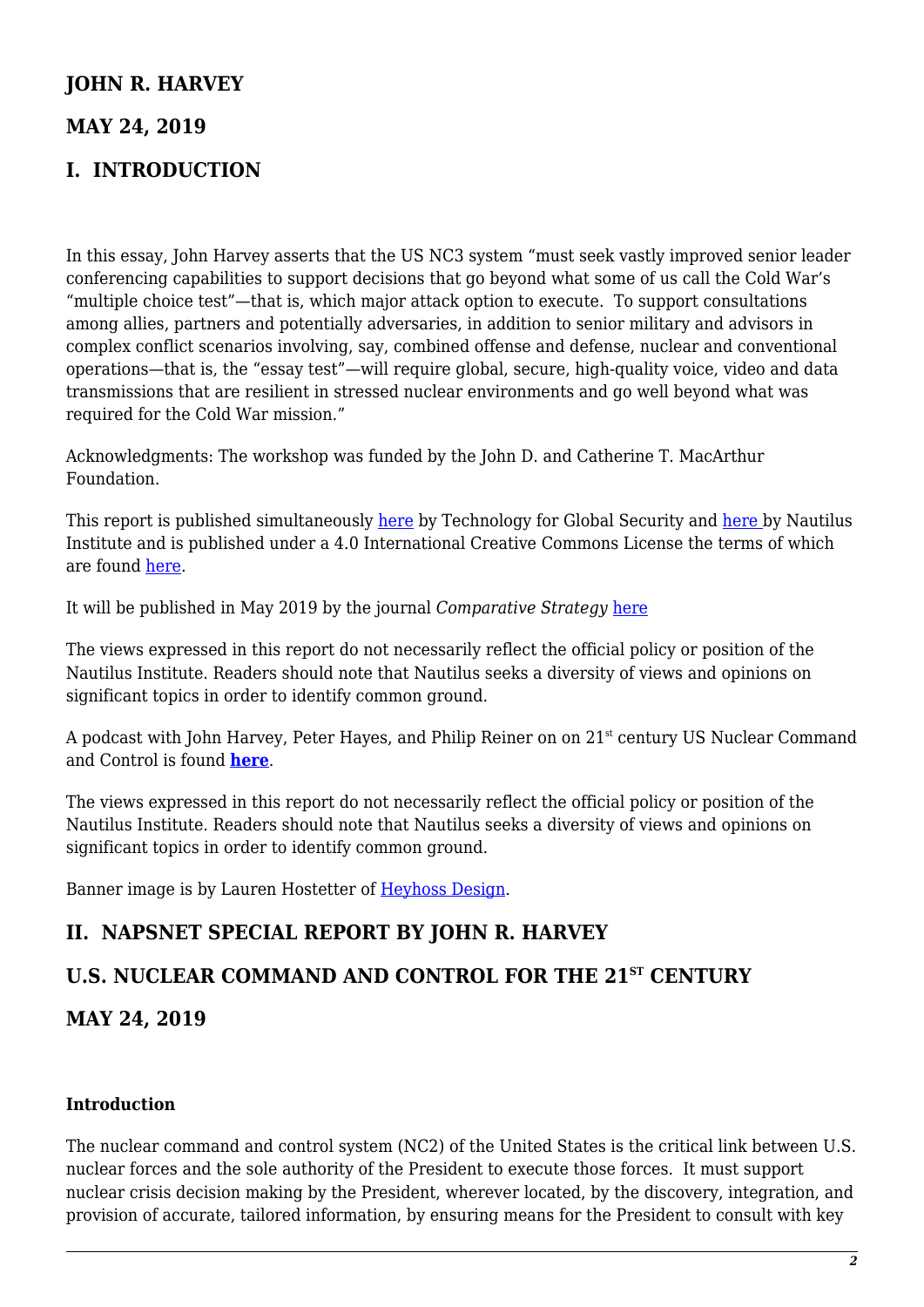advisors and others as necessary, and by providing means to communicate decisions to U.S. forces and, when appropriate, to the American people to inform them about those decisions. The NC2 system must function in pre-, trans-, and post-conflict phases and under all conditions of warning and force alert postures. It must allow for graceful degradation of capabilities in plausible threat environments. The understood resilience of the NC2 system is a critical component of deterrence and strategic stability.

This paper addresses the sustainment and modernization of the NC2 system. It identifies the key functions of the system and the specific system elements that enable those functions. It describes how the system that was developed and fielded during the Cold War, and designed to meet Cold War security needs, must change to address new thinking about how conventional conflict in the  $21<sup>st</sup>$ century, and escalation to nuclear use, will evolve. A specific focus is the information and decision support needs of the President in responding to 21st century conflict scenarios and how those needs are much more varied and extensive then during the Cold War. In light of this discussion, two priorities are advanced for NC2 modernization:

- Fix the legacy NC2 system, including the so-called "thin line" architecture, to address the nuclear scenarios we focused on during the Cold War and which have not yet gone away;
- Develop an NC2 concept and associated architecture to address "modern" nuclear conflict, and generate a plan to field it over the next 10-15 years.

The paper addresses specific recommendations for NC2 modernization as well as challenges in carrying it out and concludes with a discussion of funding needs for modernization.

#### **Nuclear Command and Control Today**

The 2018 Nuclear Posture Review (NPR) concluded that the U.S. will retain a strategic nuclear triad composed of ICBMs, SLBMs, nuclear-capable heavy bombers, and a small but important component of non-strategic nuclear forces consisting of dual capable fighter aircraft. Based on its assessment of the current international security environment, the NPR also directed two supplemental capabilities: a lower-yield warhead option for the Trident SLBM and the initiation of a nuclear sealaunched cruise missile program to provide additional non-strategic nuclear capabilities. Critical to nuclear deterrence is the command and control system that links U.S. nuclear forces with Presidential authority. The system provides the President with means to convey deterrence messages by re-deploying forces or adjusting force posture, as well as assured capabilities, when necessary, to execute nuclear forces or terminate nuclear operations.

<span id="page-2-0"></span>Today's NC2 system is a legacy of the Cold War. It is fundamentally the same system that we had in place since the 1970s and described by former Secretary of Defense Ash Carter almost 35 years ago in his seminal article in Scientific American.[\[1\]](#page-13-0) There has been some upgrading and modernization of components but the fundamental systems' architecture remains in essence as it was back then and is characterized by information technologies and electronics that range from modern-day to 1960's vintage. Portions of the system are dedicated to the nuclear mission. Other portions are multiple-use and employed during general purpose military operations.

Acquisition oversight for the sustainment and modernization of major pieces of the architecture is split between the individual services (Air Force, Navy, Army) and the Defense Information Systems Agency (DISA). Their integration into a complex system of systems, supported with adequate funding, has been a challenge for decades. Both the Obama and Trump NPRs called attention to shortfalls in NC2 funding and governance and significant progress has been made in redressing them. Just this past year, then Defense Secretary Mattis placed the Commander, Strategic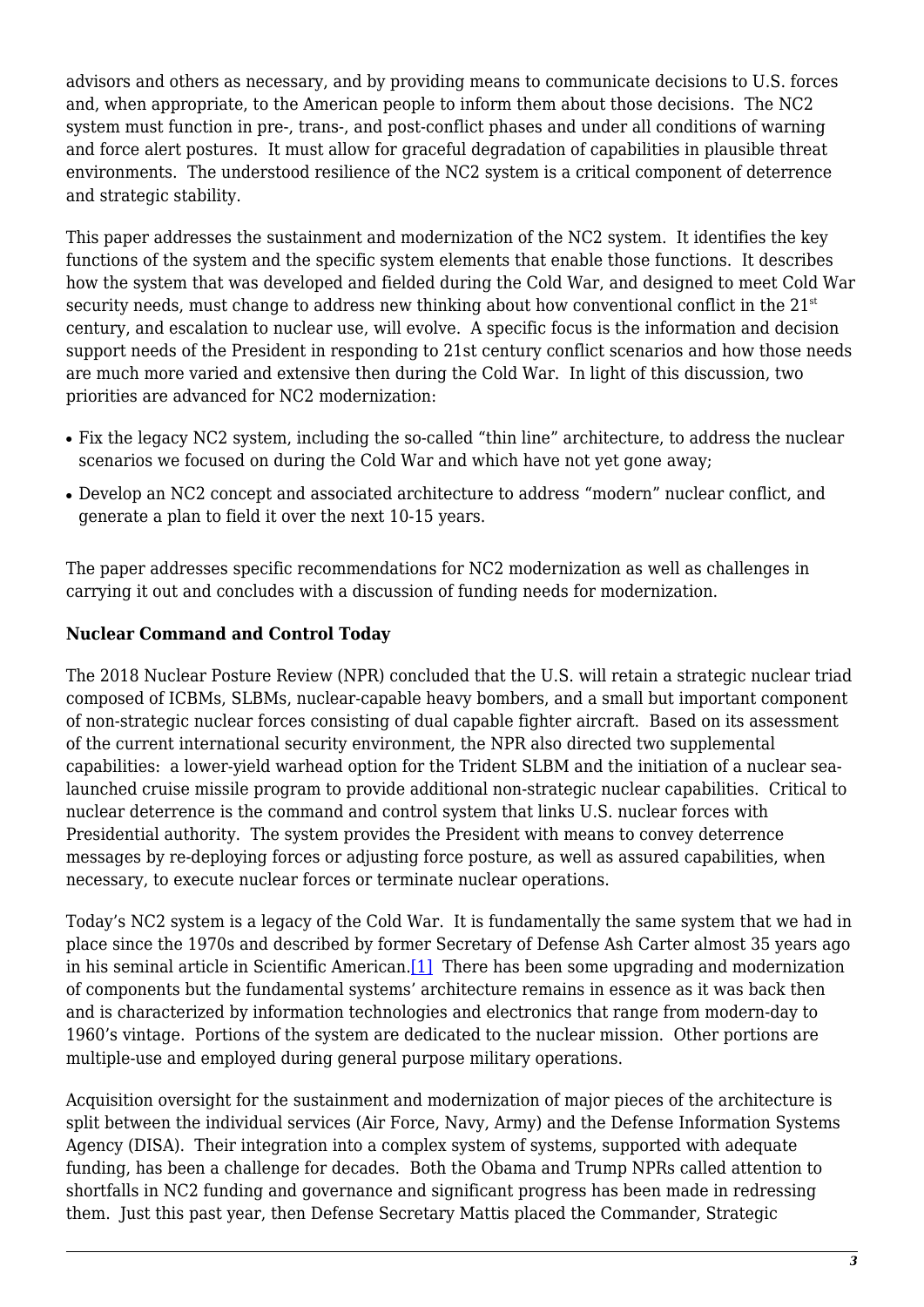Command, in charge as the "go to" person for overseeing the health of the NC2 enterprise. It is still too soon to assess the long-term impact of this change.

#### **NC2 Functions and Basic Elements of the NC2 Architecture**

The *functions* of the NC2 system are to: (1) provide clear, unambiguous, and timely detection and characterization of an attack; (2) establish a conference among the President and his senior advisors to convey critical information needed to assess the attack and determine a timely response; (3) communicate an authenticated Presidential decision in the form of an emergency action message (EAM) to nuclear forces taking into account force survivability; and (4) provide enduring control of surviving forces. In support of these activities, the Strategic Command, in coordination with the Secretary of Defense and the Joint Staff, develops pre-planned strike options and provides, as well, capabilities for rapid, adaptive planning to address unforeseen contingencies. Finally, the system must assure positive and negative control of nuclear forces even under the enormous stress of a nuclear crisis.

The specific functions of nuclear crisis management are summarized in Figure 1. The National Leadership Command Capability (the box labelled NLCC in Fig 1) comprises the capabilities within the office of the President for crisis management generally. Whether it be a nuclear strike, a catastrophic weather event, a flu epidemic, a cyberattack on the electrical grid, etc., the White House team must correlate a host of information sources, boil the information down to essentials, tailor it for consumption by the President, put him in contact with key advisors, and provide decision support, all to inform and facilitate decision making. Data unique to nuclear crises would include open source information on related political developments, intelligence on an adversary's alerting of nuclear forces, corroborating information from allies and partners, missile launch data provided by launch detection satellites (LDS) and early warning radars, and reports on bomb damage assessment.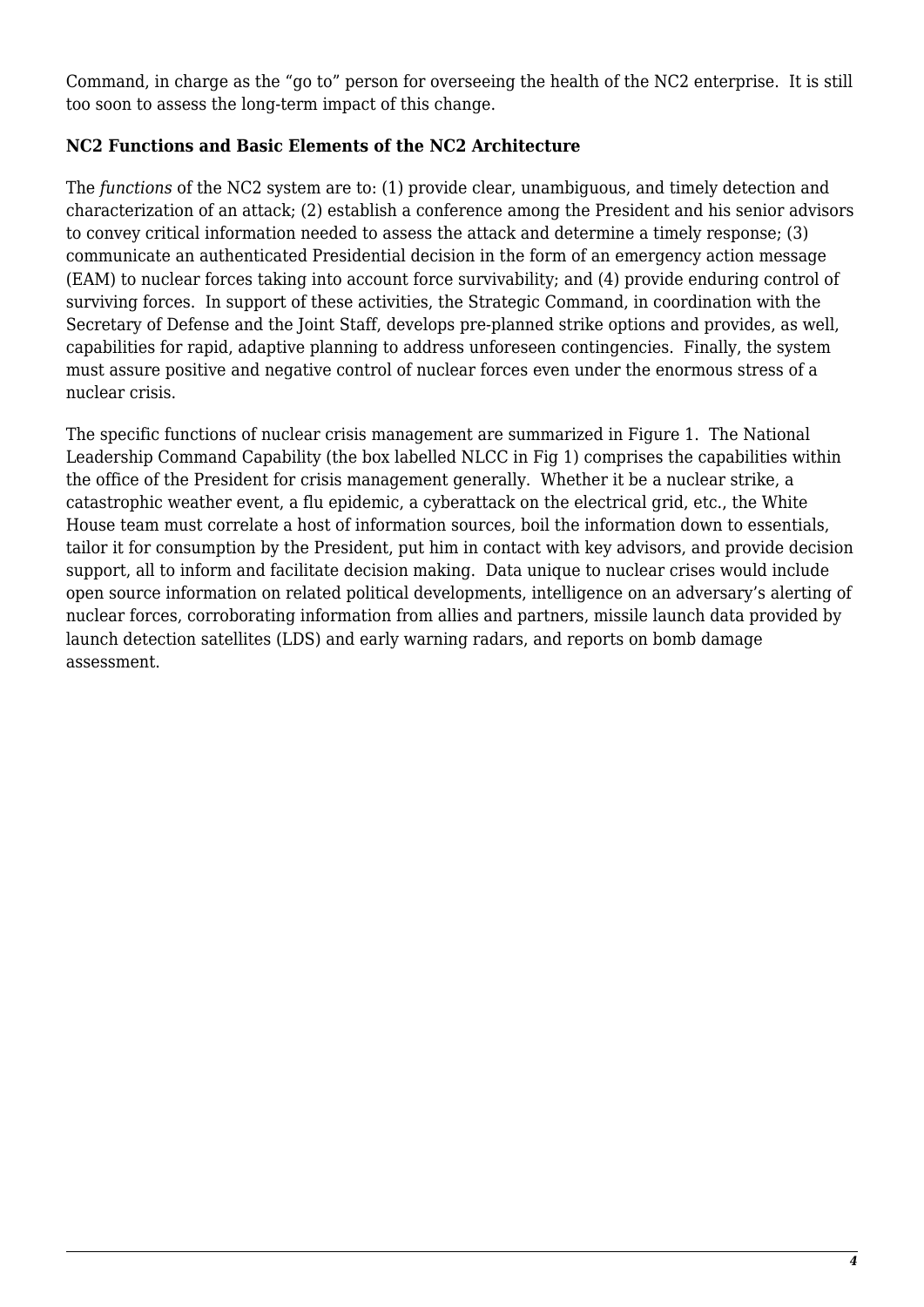

Figure 1. Presidential Nuclear Crisis Management

Figure 1 shows that the President communicates a nuclear force execution decision to a so-called "first tier" which, depending on circumstances, could be the Secretary of Defense, the Chairman of the Joint Chiefs, the STRATCOM Commander, the colonel on duty that day in the National Military Command Center, or the flag officer flying airborne alert on the E-6B command and control aircraft. That decision is then relayed as an EAM to forces.

The NLCC, while generally operated, maintained and modernized with DoD resources, is a White House owned and managed operation optimized to meet the needs of the President across a range of crisis contingencies. This fact of life has complicated efforts to achieve a seamless interface with other pieces of the NC2 system particularly regarding crisis communications.

The basic elements of today's NC2 architecture include:

- Launch detection satellites (DSP, SBIRS) in geosynchronous and other orbits that, within minutes after launch, detect the hot infra-red signal generated during boost;
- Large, ground-based, phased-array early warning radars (PAVE PAWS (Cape Cod, MA and Beale AFB, CA), PARCS (North Dakota), other radars at Clear, Alaska, Shemya in the Aleutians, Thule, Greenland, and Fylingdales, UK) that detect launches in mid-course (10-20 minutes after launch) and provide independent confirmation of attack;
- Facilities located in Colorado Springs and elsewhere to interpret early warning information and assess the nature and scope of the attack;
- Air, ground-mobile, and fixed command centers (White House, STRATCOM-Omaha, NMCC-Pentagon, EUCOM, Air Force One, NAOC and E-6B aircraft, MCCC) that, among other things, provide venues to establish a conference to advise the President;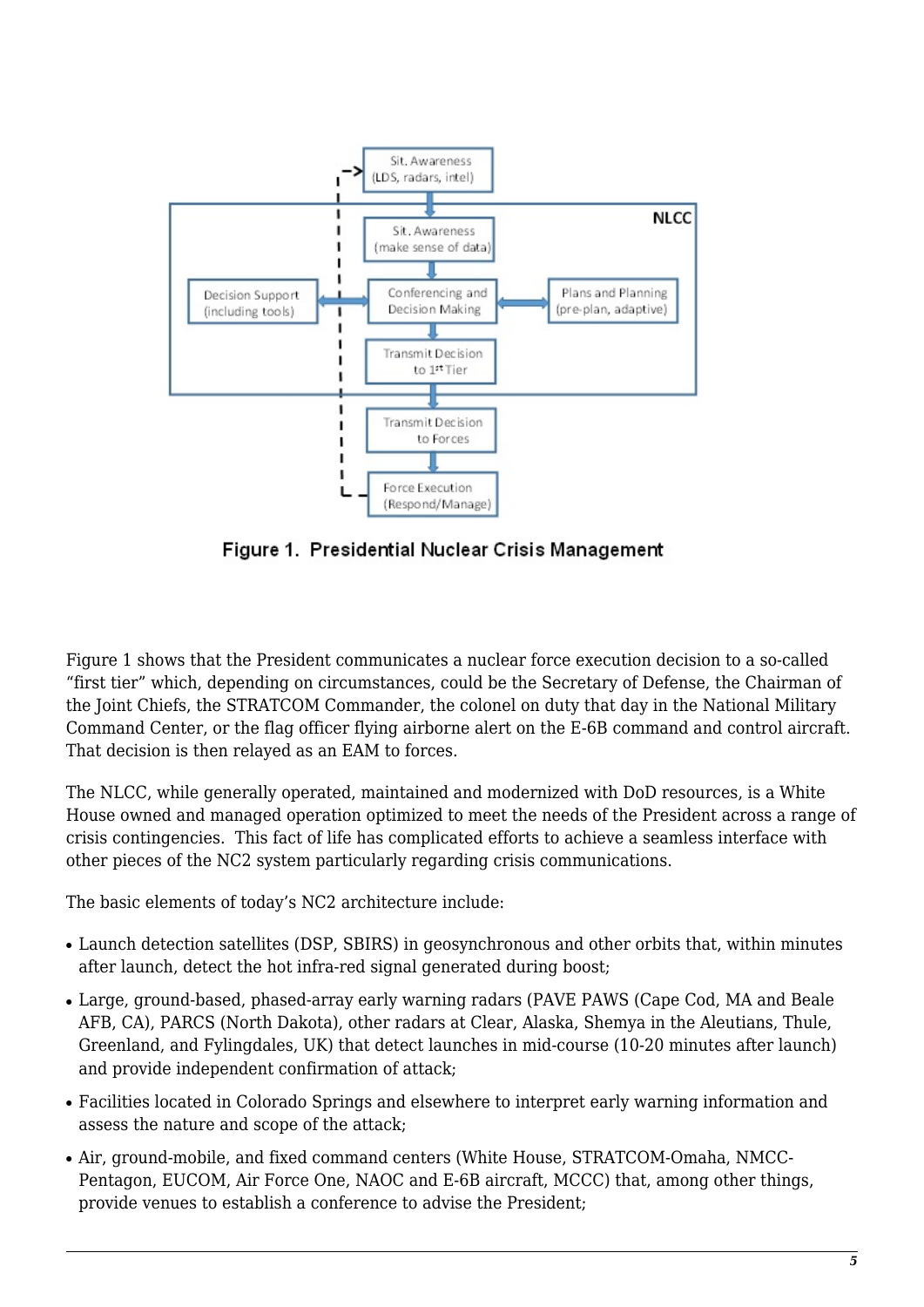• Survivable communications links (MILSTAR and AEHF satellites, a variety of other airborne and land-line communications across the radio frequency spectrum) that transmit raw early warning data to users, provide secure means to advise the President from afar, convey execution messages to force elements (that is, ICBM launch control centers, bomber bases including those hosting NATO dual-capable aircraft, and SSBNs at sea) as well as messages to cease hostilities.

<span id="page-5-0"></span>Figure 2, taken from a 2006 report of the GAO, illustrates the basic elements of the NC2 architecture and conveys its complexity.[\[2\]](#page-13-1)



**Figure 2. U.S. Nuclear Command and Control System (circa 2006)**

#### **NC2 Principles**

Fielding and modernizing NC2 systems relies on a discipline grounded in certain key principles. Only the President can authorize use of U.S. nuclear weapons which has enormous implications for the NC2 system. To avoid mischaracterization of an attack, two distinct physical means for launch detection are employed. This so-called dual phenomenology is achieved from infrared sensors on launch detection satellites and subsequent detection in flight by early warning radars. To ensure connectivity in the harshest threat environments, careful attention is paid to hardening critical subsystems and communications links to EMP and other nuclear effects. The NC2 system seeks to provide two, survivable, physically-distinct and, where possible, two-way communications links between Presidential authority and forces. In the case of bombers enroute to targets, two-way communications provide means for their recall prior to a strike, or for damage assessment after a strike. Finally, the young men and women who secure, maintain, and operate nuclear forces are subject to a rigorous personal reliability program administrated at the base level; any logistics, maintenance or operational activity involving nuclear warheads is also subject to the "two person" rule. All of these NC2 features bolster the positive and negative control over nuclear warheads and systems for their delivery.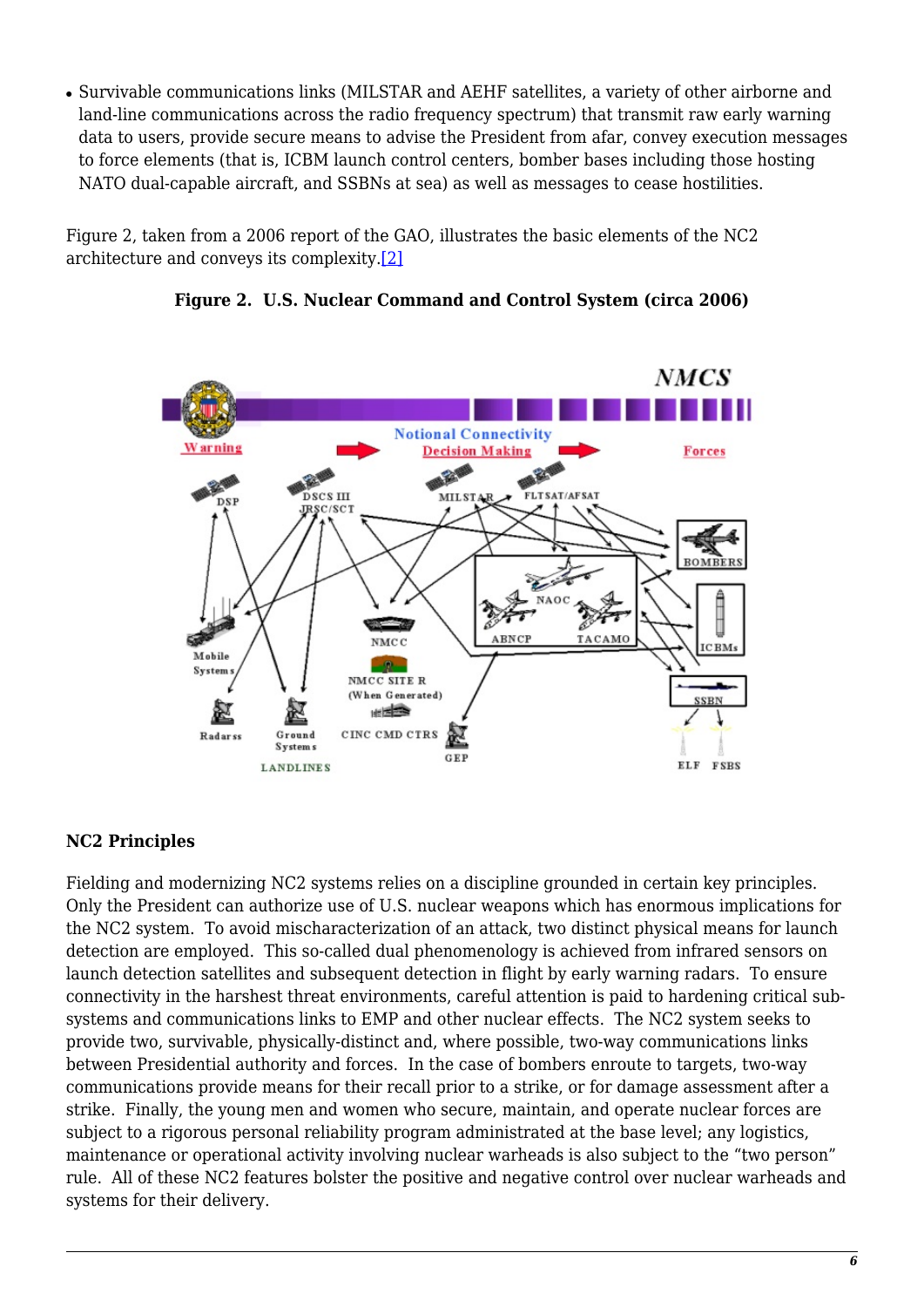#### **The Emerging Vision for "Modern" Conflict and its Implications for NC2**

During the Cold War, the most likely scenario involved escalation of a conventional conflict to nuclear. Many believed that conventional war in Europe or Asia would leave the U.S. homeland relatively unscathed. Escalation to nuclear would therefore evolve with fully-alert nuclear forces, and an NC2 system not degraded from strikes during the conventional phase. That said, a massive bolt-from-the-blue attack was viewed as possible, if not plausible, and U.S. forces were postured to be resilient to that threat among other things by keeping several SSBNs at sea at all times. Indeed, the U.S. maintains and exercises capabilities to evacuate the President rapidly from Washington, DC, a primary target of a massive strike. In addition, the U.S. maintains a credible *option* for the President to launch U.S. ICBMs within a matter of minutes after receiving tactical warning of enemy launch; no enemy leader planning a precise attack on U.S. ICBMs could ever count on their assured destruction on the ground.

It is still important to assure NC2 performance to Cold War threats. But, we must also anticipate a much more dynamic security environment featuring multiple, potential sources of conflict with peer competitors, and with the emergence of nuclear-armed regional states. This environment poses more varied and complex conflict scenarios which are potentially more stressing to NC2 than traditional Cold War threats.

Four developments are driving these considerations—one political and three military-technical. First, coupled with Russia's actions under Putin that have undermined the global security order, is a seeming (and troubling) trend in Russian thinking about the limited first use of nuclear weapons evolving from an ongoing regional conventional conflict. This trend is reflected in doctrine, military exercises and ongoing modernization programs for tactical nuclear weapons. Russia's leaders may well believe that such limited use could achieve key political-military objectives short of escalation to global nuclear holocaust. Other potential nuclear-armed adversaries may share this view.

Second, are increasing capabilities for kinetic attack on satellite systems, and not just from Russia or China. Third, are increasing foreign capabilities for precision global conventional strike. Fourth, and what may be the most stressing for NC2, is the potential for cyberattack on critical NC2 assets.

Along these lines, the transition from conventional to nuclear conflict could evolve much differently than we anticipated during the Cold War, and in ways our legacy NC2 system is ill-suited to address. The conventional model for escalation—a step by step progression from peacetime to crisis to regional than global conventional conflict to nuclear use—may no longer be valid. Rather, escalation of conflict to a large-scale nuclear strike may involve a set of discrete actions that blend together in unexpected ways:

- Peacetime cyber surveillance and offensive cyber operations
- Unattributed hybrid operations in run up to crisis (as seen in Russia's war with Ukraine)
- Information operations in run up and during crisis
- Covert sabotage of critical installations
- Cyber/kinetic attack on space assets (including NC2 space assets)
- Regional conventional conflict
- Precision global conventional strikes on strategic targets
- Limited/regional nuclear use involving few casualties (EMP, demonstration shot)
- Limited/regional nuclear use on ground targets with moderate casualties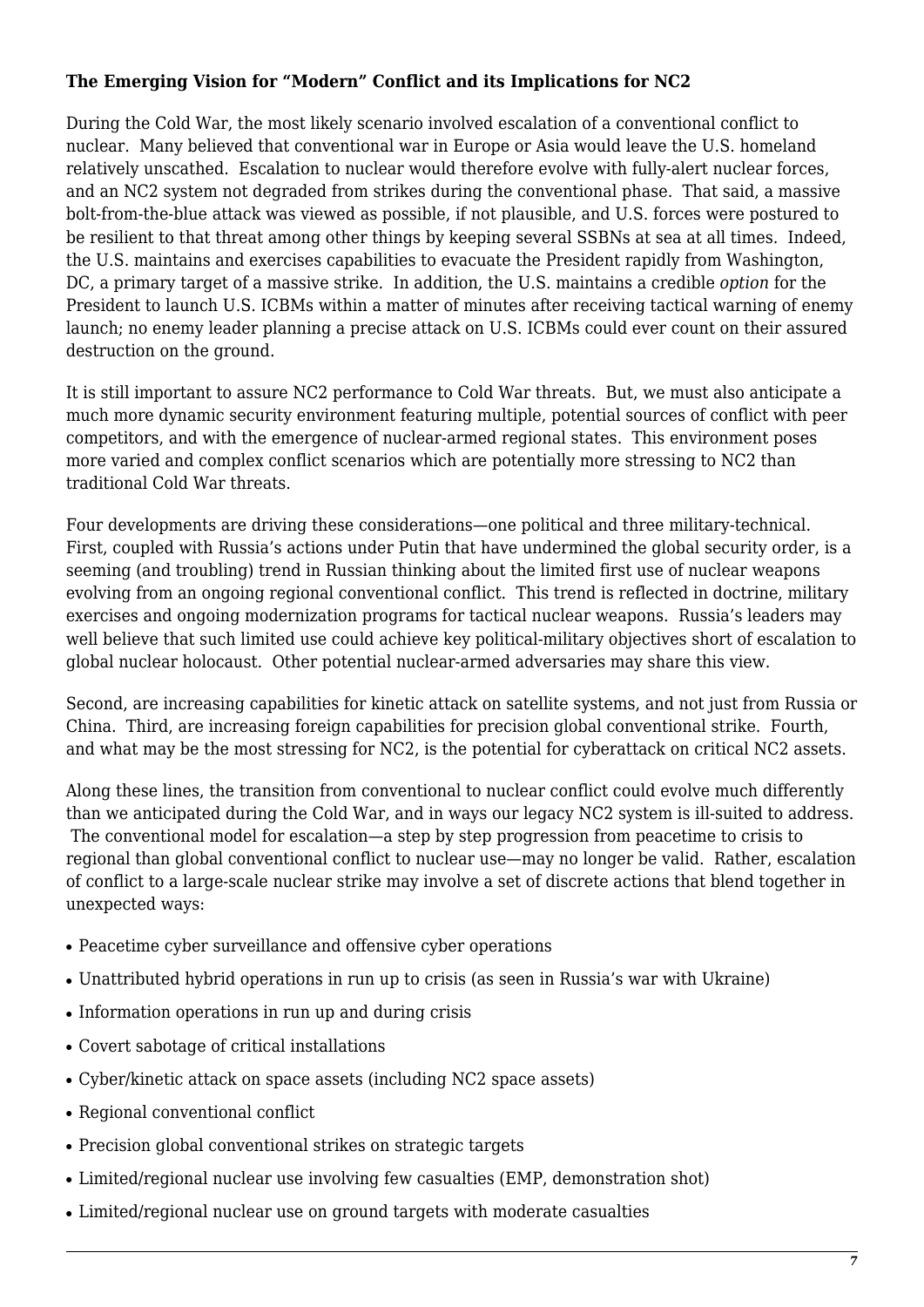Consider the impact of a regional conflict that escalates to a global conventional phase in which U.S. nuclear forces and NC2 are degraded initially by cyber and anti-satellite attacks and, later in that phase, by long-range precision conventional strikes on military forces.

An attack on an AEHF satellite to degrade tactical communications would also degrade nuclear communications provided by that same satellite. Escalation to a "small" nuclear attack could feature high-altitude EMP and space use of nuclear weapons, along with more widespread non-nuclear attacks on general purpose command and control assets. Escalation to a "large" nuclear attack with multiple detonations on U.S. territory—that is, the Cold War scenario—could thus begin with severely degraded NC2.

During the Cold War, the focus of NC2 was to provide the President a capability to launch nuclear forces within minutes, before incoming warheads arrived. The legacy system was thus optimized for rapid execution and the required communications bandwidth was modest.

In future conflict, in which nuclear use initially may be quite limited, a President is likely to seek information from a wider array of sources, and to carry out a broader range of consultations with senior advisors, allied leaders, and possibly even with adversaries. The demand for high quality voice, video and data transmissions in these contingencies will exceed those capabilities developed for the Cold War. Bandwidth needs will be more along the lines of what could be achieved today with fast internet connections and require, in addition, both assured connectivity in nuclear environments (EMP, blackout, scintillation) and communications that cannot be exploited by an adversary. Moreover, needed capabilities must be available whether the President is in the White House, on the move, at a trip location, or at an undisclosed site.

Figure 3 illustrates how anticipated information needs for managing a nuclear crisis could differ between a Cold War scenario and one more closely associated with modern conflict.

# **Figure 3. Nuclear Crisis: What Will a President Want to Know?**

#### **Cold War "Bolt from the Blue" Massive Strike**

What is the attack's origin/scope in terms of numbers, impact locations? Do I stay in Washington or evacuate? If I "ride out" what are the implications for forces, NC2, anticipated damage to the enemy? Which of four retaliatory strike options do you recommend? **"Modern" Conflict in the 21st Century Involving Limited Nuclear Exchange** Is Washington under attack? Where are my wife and kids? Is the attack accidental or unauthorized, or authorized by a foreign power? How urgent is a decision needed? How is the conventional fight going? What is the readiness state of U.S. nuclear forces, NC2 and defenses? Have missile defenses shot down part or all of the threat? Before warhead arrival: What is the anticipated damage from the strike? After warhead arrival: What is the actual post-strike, post-BMD damage assessment? Who will be advising me on a response? Right now, to whom am I talking? What are options to respond? Nuke-only? Conventional? Cyber? If I respond with nuclear weapons, how many innocent casualties? What are other impacts (re allies, non-proliferation, etc.)? What is the perpetrator doing/saying about the strike? What are our allies doing/saying? When do I execute plans for continuity of government? What is the status of emergency response? How do you know the information you are providing is accurate? How do I get more information?

What do I need to tell the American people and when?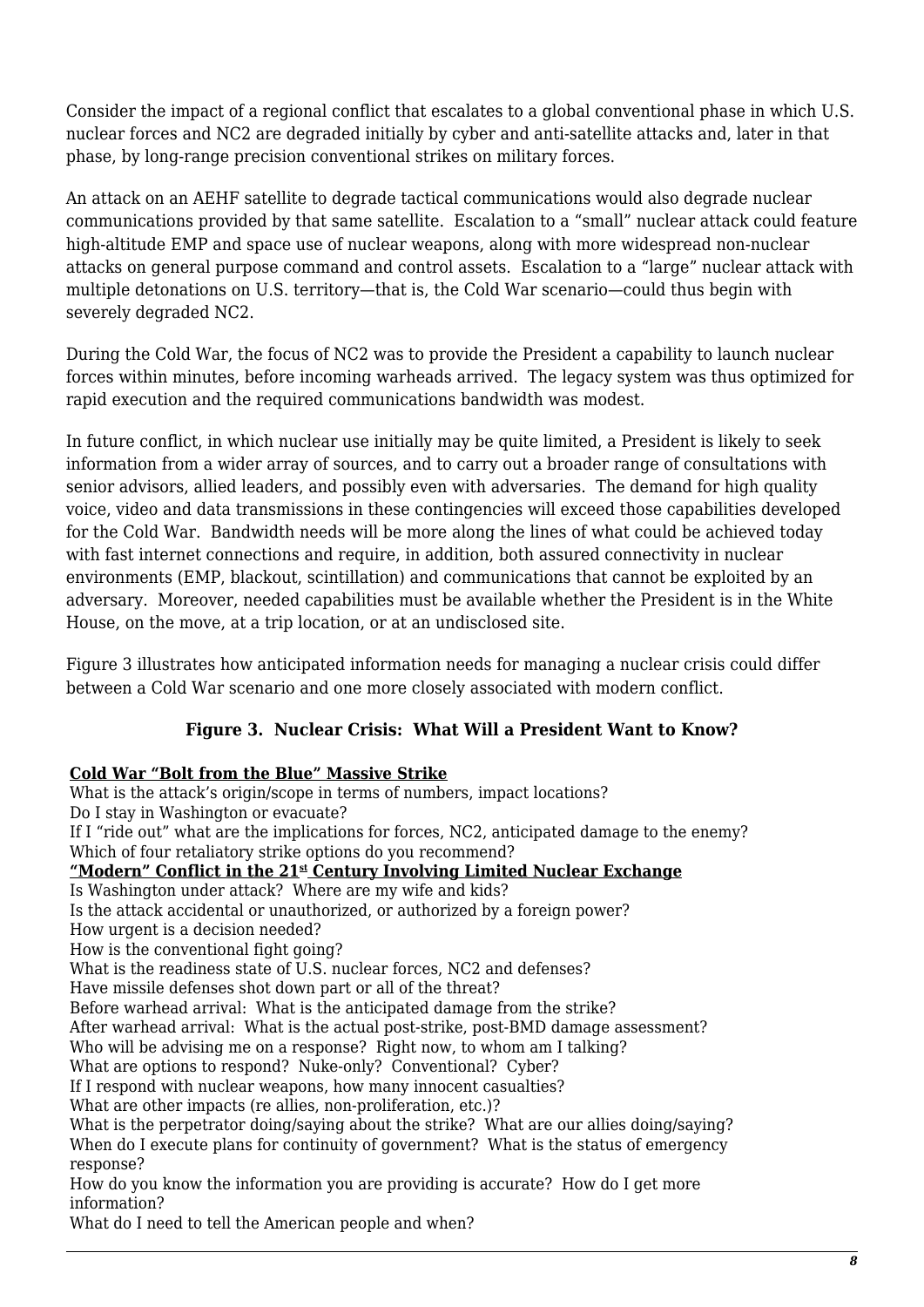#### **Modernization Challenge: Providing Increased Presidential Decision Time**

No President has ever fancied the choice to either launch ICBMs quickly before enemy warheads arrive on the missile fields, or wait and lose them. There are two factors today that mitigate this risk compared to the days of the Cold War. First, the evolution to single-warhead U.S. ICBMs makes this force a much less attractive target then when U.S. ICBMs typically carried three or ten warheads. Second, an increasing fraction of U.S. total strategic warheads are deployed at sea on Trident SSBNs which are inherently survivable (at least for the time being) to surprise attacks. These forces provide the President with a viable choice not to make a rapid decision, but to ride out an attack while still retaining capabilities to achieve critical targeting objectives.

President Obama's nuclear employment policy issued in 2013 called attention, with the Cold War's end, to a "significantly diminished probability of a disarming surprise nuclear attack" and directed DoD to examine options to reduce the role of ICBM launch under attack in U.S. planning. At the same time, because the risk could not be eliminated, Mr. Obama directed that DoD retain the option to do so.

Because ICBM vulnerability is a driver for rapid launch, one solution would be to field survivable ICBMs. In the 1970s-80s, when Russia's large, accurate, highly-MIRVed ICBMs posed a considerable threat, significant resources (and debate) were devoted to establishing a politicallyviable, technically-achievable and cost-effective solution for ICBM survivability. Options involving deceptive basing, mobility, and increased hardness were examined. All failed, but not necessarily for technical reasons. Issues involving public interface and cost were seen as more pressing. Nearly three decades have passed and there is little interest in the Air Force, in its GBSD program to replace the Minuteman III ICBM, to explore survivable basing. At the same time, there is interest in other quarters to do so, and the option has not yet been foreclosed.

The Cold War scenario that most stressed a President's decision time and NC2, however, was not the surprise attack of Russian ICBMs, which at least provided 30 minutes warning. Rather it was the zero (or very short) warning "decapitation" strike on Washington by a low-flying cruise missile launched from a quiet Russian submarine patrolling close to the U.S. east coast coupled with an immediate follow-on attack on U.S. ICBMs. If a close-in sub were detected, certain steps could be taken to make forces, national leadership and associated NC2 more survivable and resilient. But we never adequately solved this problem. In the future, we should expect other potential adversaries to acquire capabilities for such short warning attack.

Finally, the pressure on a President to retaliate promptly to limited nuclear strikes by a non-peer adversary can be alleviated somewhat by the introduction of capable ballistic missile defenses. Defenses provide the President with additional time to assess the degree to which they succeed in blunting the attack before deciding the specifics of U.S. retaliation.

#### **Modernization Challenge: Cyber Vulnerability/Resilience of NC2**

The cyber vulnerability of U.S. nuclear forces and, specifically, NC2 is an issue that causes one to lose sleep at night! For many of us steeped in the intricacies of nuclear policy and nuclear weapons programs, cyber issues are outside our comfort zone. And, as many of us have come to realize, we are not alone; there are really very few experts out there who *really* understand the problem, and very few of those happen to be in Washington, DC. Moreover, both offensive and defensive cyber activities tend to be very highly classified. The cyber offense experts, cleared at the highest levels, often are prevented from sharing ideas with their cyber defense colleagues, also highly cleared but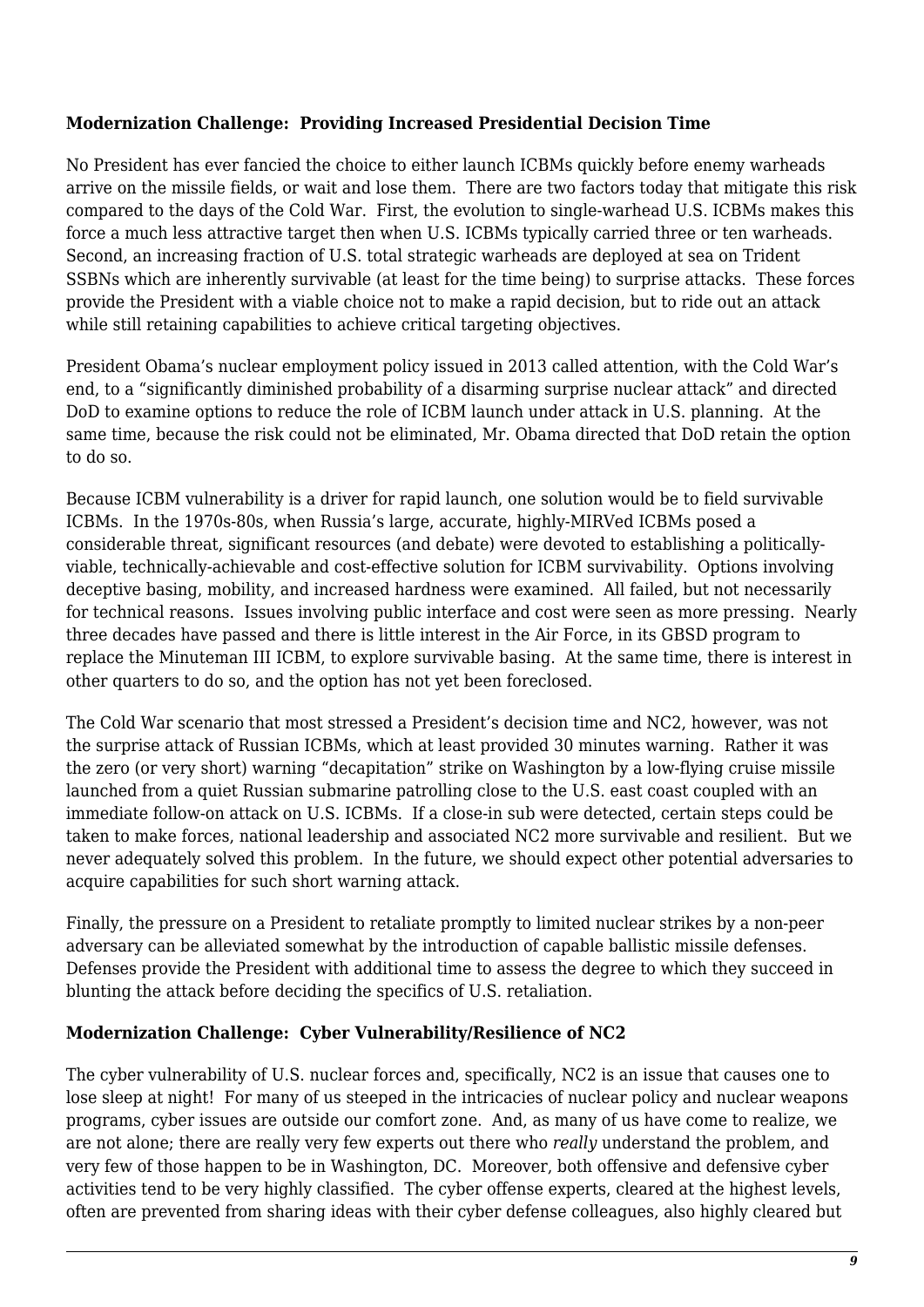not in the same security compartments, which exacerbates the problem.

Not fully understanding the problem has not stopped some from expressing opinions. Consider four views often heard on NC2 cyber resilience:

- We're OK! Air gapping, 1970s analog IT with vintage operating systems, and distributed systems acquisition, all ensure cyber resilience.
- We're not OK! The bad guys probably understand our complex system better than we do; in fact, they're probably already "inside" and can exploit it at will.
- We're so far from 'not OK' that we, Russia and others should de-alert ICBMs to avoid inadvertent launch caused by a third-party hack of launch control systems.
- We don't really know!

Not a great situation. Here's what we do know. Cyber penetration of the NC2 system raises two main concerns: the ability of hackers to prevent an authorized nuclear response to an actual strike, or cause an inadvertent launch of forces absent a real threat[.\[3\]](#page-13-2)

<span id="page-9-0"></span>On the former, an adversary could cause early warning systems to miss or mischaracterize an attack, disrupt the links that support Presidential conferencing, alter or block a force execution EAM, disrupt missile launch control systems causing a delivery platform to malfunction, or cause nuclear warheads to dud on arrival at the target. On the latter, an enemy hack could cause early warning systems to report a launch when none occurs, bypass launch control safeguards, or alter or block a war termination EAM.

While such attacks are theoretically possible, existing NC2 provides means to counter them. Rigorous and elaborate launch control safeguards include multiple redundancies, dispersed acquisition oversight for various pieces of the system, strong positive and negative control measures, "man in the loop" not automatic operations, and personal reliability programs for those who secure, operate, and maintain nuclear forces. All that said, we must continue to pay attention to this problem.

How do we assure cyber resilience of the NC2 system of the future? One important idea is to replace a culture of "tell me what I need to buy for cyber resilience so I can be done with it" with a culture of "this problem is 24/7 for the life of my system; I must assume the bad guys are already inside and my job is to confuse and deceive so that I can operate around them." This means continuous cyber surveillance of the system by really good people and tearing down the offensedefense stovepipes in establishing a permanent cyber offense "red team" to challenge defenders. Regarding people, the smart, O-3 computer science majors who take a two-year rotational assignment at Cyber Command focusing on threats to NC2 are necessary but not sufficient. Rather, it's the all but Ph.D. level folks who today command high salaries in Silicon Valley and elsewhere and who must be enticed to spend the better part of a career gaining a deep understanding of, and the attack vectors into, a very complex system. You can bet that the enemy has those same level of people working to exploit our system.

# **Modernization Challenge: Modernizing Legacy NC2 Systems**

There are two priorities for NC2 modernization. First, is to fix the legacy NC2 system to address the nuclear scenarios we worried about during the Cold War and which have not yet gone away. Significant investment today is focused on sustaining and modernizing the so-called NC2 "thin line" defined as that part of the architecture that must function after the EMP effects from precursor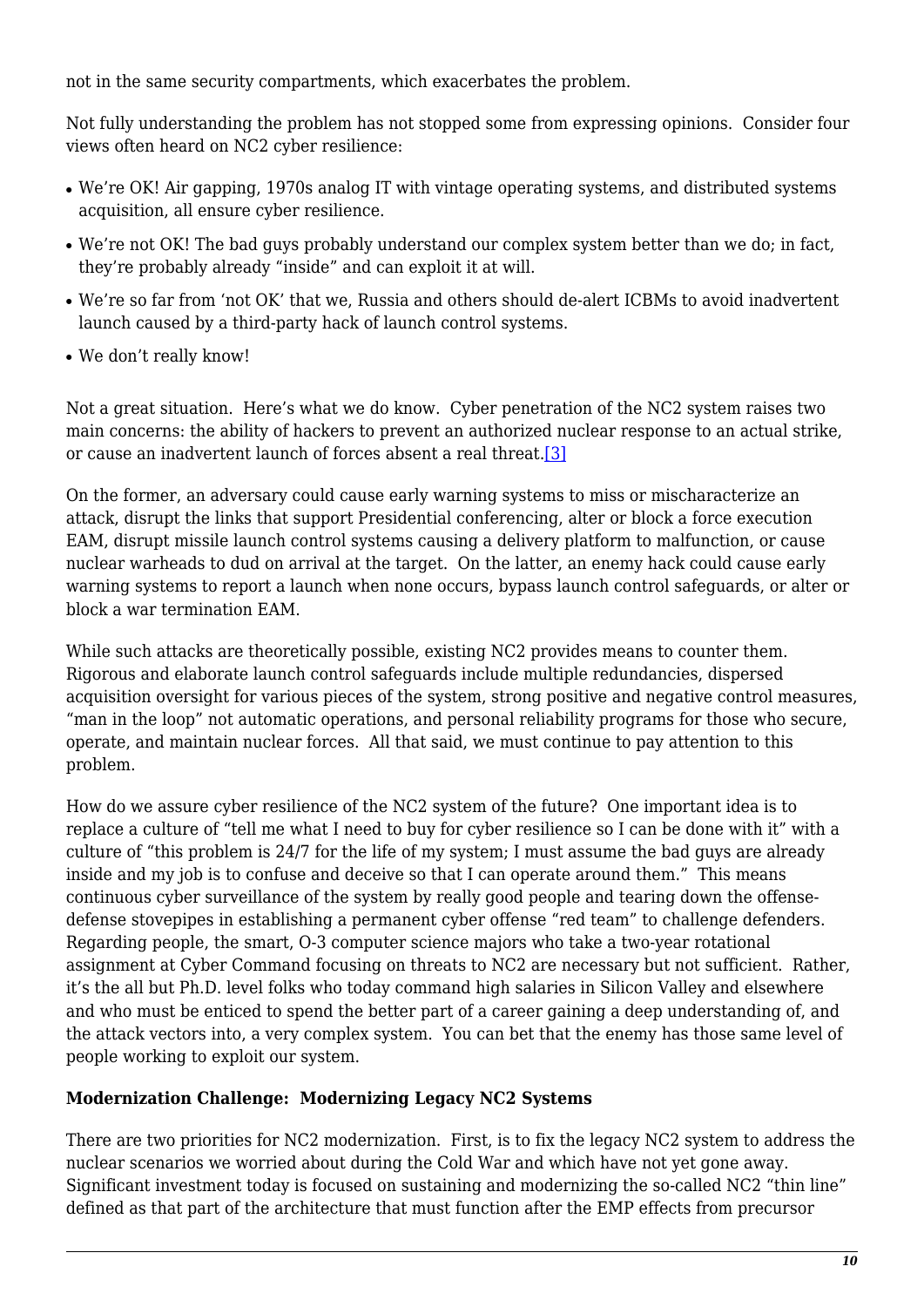high-altitude nuclear detonations. It includes alerted air and ground mobile command centers, early warning satellites and radars, communications satellites (but not necessarily all links to the ground) and surviving forces. Activities underway to sustain and modernize the "thin line" and other elements of the legacy NC2 system include:

- Survivable satellite communications (evolution of Defense Satellite Communications System and MILSTAR to Advanced Extremely High Frequency (AEHF) satellites.
- Survivable communications to forces (B-2 LF, EHF terminals, Minuteman III updates).
- Early warning satellite modernization (evolution of Defense Support Program (DSP) to Space Based Infra-Red System (SBIRS) satellites).
- Completion of the upgraded early warning radar program.
- Improved conferencing capabilities for the President (day to day and stressed environments).
- Means for improved connectivity with the President when "on the move."
- EMP hardening of critical communications links.
- Airborne and ground-mobile command post sustainment and modernization (National Airborne Operations Center, Mobile Consolidated Control Center).
- Support to TACAMO aircraft (E-6B) operations and related modernization.
- Cyber vulnerability assessment of the NC2 system and subsequent mitigation.

Over the five year period (FY17-21), the Department of Defense will spend \$20.3B—about \$4.0B per year—on NC2. This includes \$4.0B in research, development, test, and evaluation; \$6.7B in procurement; and \$9.6B in operation and maintenance. This is close to NC2 funding trends in previous years, at least as far back as the beginning of President Obama's second term. The ten year estimate for NC2 continues the \$4.0B per year out to FY26. For comparison, the Energy Department will spend about \$10-11B per year to support the nuclear warhead enterprise over that same period. The comparable number for DoD delivery system modernization and sustainment is, on average, about \$19B per year over that ten year period. $[4]$ 

# <span id="page-10-0"></span>**Modernization Challenge: Moving Forward on an NC2 System for the 21st Century**

The second modernization priority is to generate a concept and associated architecture for an NC2 system to address 21<sup>st</sup> Century conflict and then to field it. Work along these lines is at a very early stage. Efforts to generate a conceptual system architecture are just underway supported, in part, by studies carried out by the Defense Science Board, the STRATCOM Commander's Strategic Advisory Group, and others. Serious funding for systems acquisition is years away.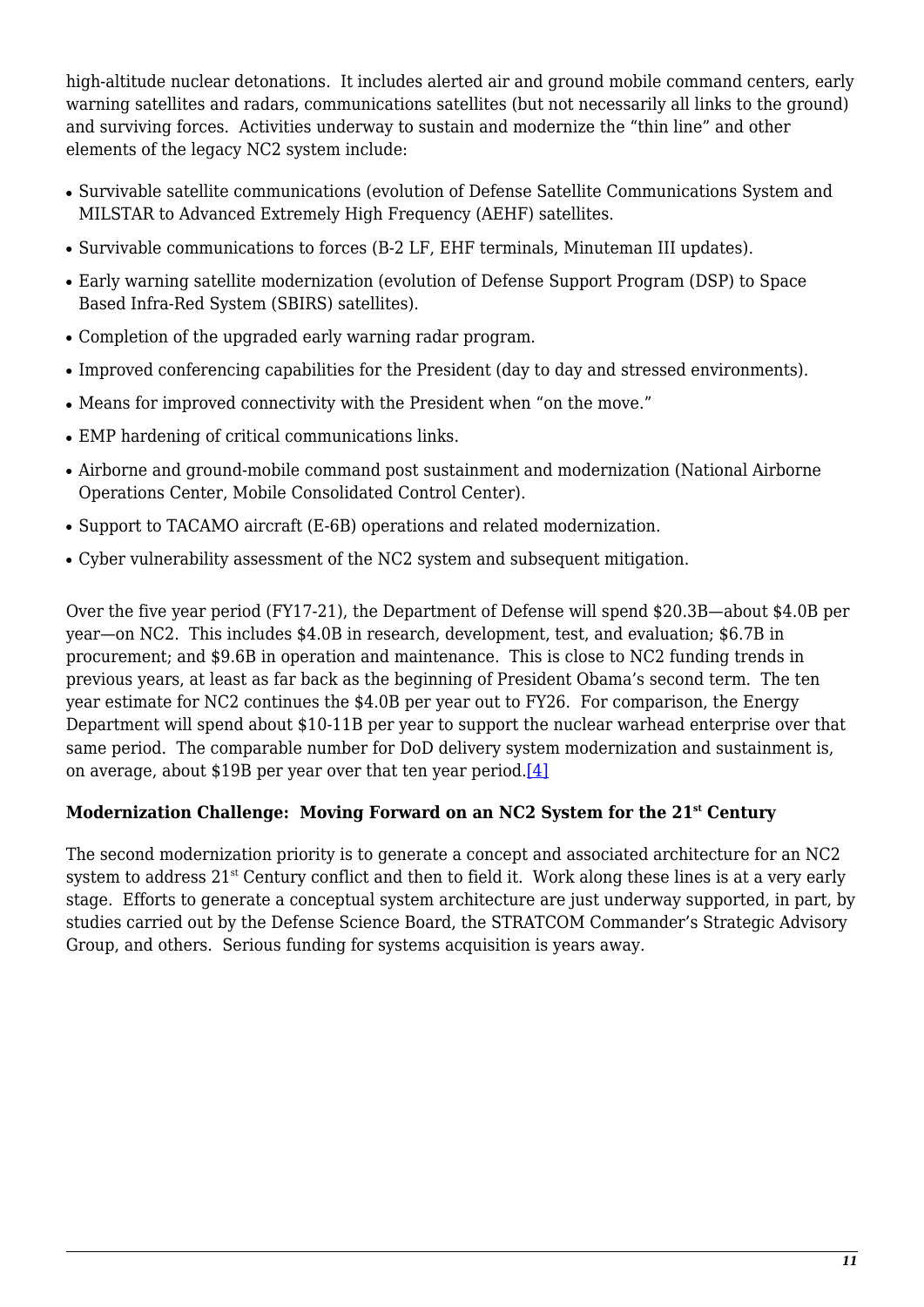

Figure 4. Conceptual Architecture for National Leadership **Command Capability (NLCC)** 

<span id="page-11-0"></span>An example of conceptual work underway on a modern NLCC systems' architecture is shown in Figure 4. Recall, the NLCC is the White House-centered operation that provides presidential crisis communications, conferencing and decision support. Figure 4 reflects a much simplified concept for a modular, hierarchical, layered architecture based loosely on the Open System Interconnection Model used in the design of IT networks.<sup>[5]</sup> Each of the horizontal boxes represents a function involved in the generation, movement, processing, and refinement of information supporting presidential crisis management. Each layer takes on a specific job and then passes its data up to the next layer. Overarching this process are two additional functions represented by the vertical blocks in Figure 4. Overall management of enterprise and associated network operations provides for seamless transitions between multiple communications links, automatic switching, connectivity with various information sources, and the ability to rapidly add (or remove) individuals from conferences. Very importantly, a security "control plane" oversees all aspects of enterprise integrity and resilience in the face of daunting cyber and physical security challenges referred to earlier. Highlyskilled career personnel employing state-of-the-art tools would provide 24/7 cyber situational awareness and facilitate effective operations when the system is under active surveillance or attack. A cyber offense "red team" would continuously challenge them by seeking chinks in the system's armor. Based on lessons learned to date, it is essential that a modern NLCC architecture have unity of design and integration, and that system acquisition be overseen by a single authority.

The future NC2 system may well exploit modern components and sub-systems from the legacy system, but it may not. It is still too soon to say. It will not be surprising, for example, if a future architecture moves away from large, multi-purpose communications satellites because of their inherent vulnerability to kinetic and non-kinetic threats. Options include small, single-purpose, "cheap-SATs" that could be launched on demand to replenish lost functionality, or long-range airborne communications relay networks that could be stood up on short notice.

<span id="page-11-1"></span>Large, multiple-purpose communications satellites—used for both conventional and nuclear C2—have another disadvantage that can erode strategic stability. Nuclear-armed states engaged in regional conventional conflict may view a satellite used in tactical command and control as a legitimate target for attack. Its' adversary may construe such an attack as a precursor strike on NC2 in advance of a disarming nuclear first strike on forces. To the degree that other missions can be disentangled from satellites supporting NC2, it will mitigate the risk of inadvertent nuclear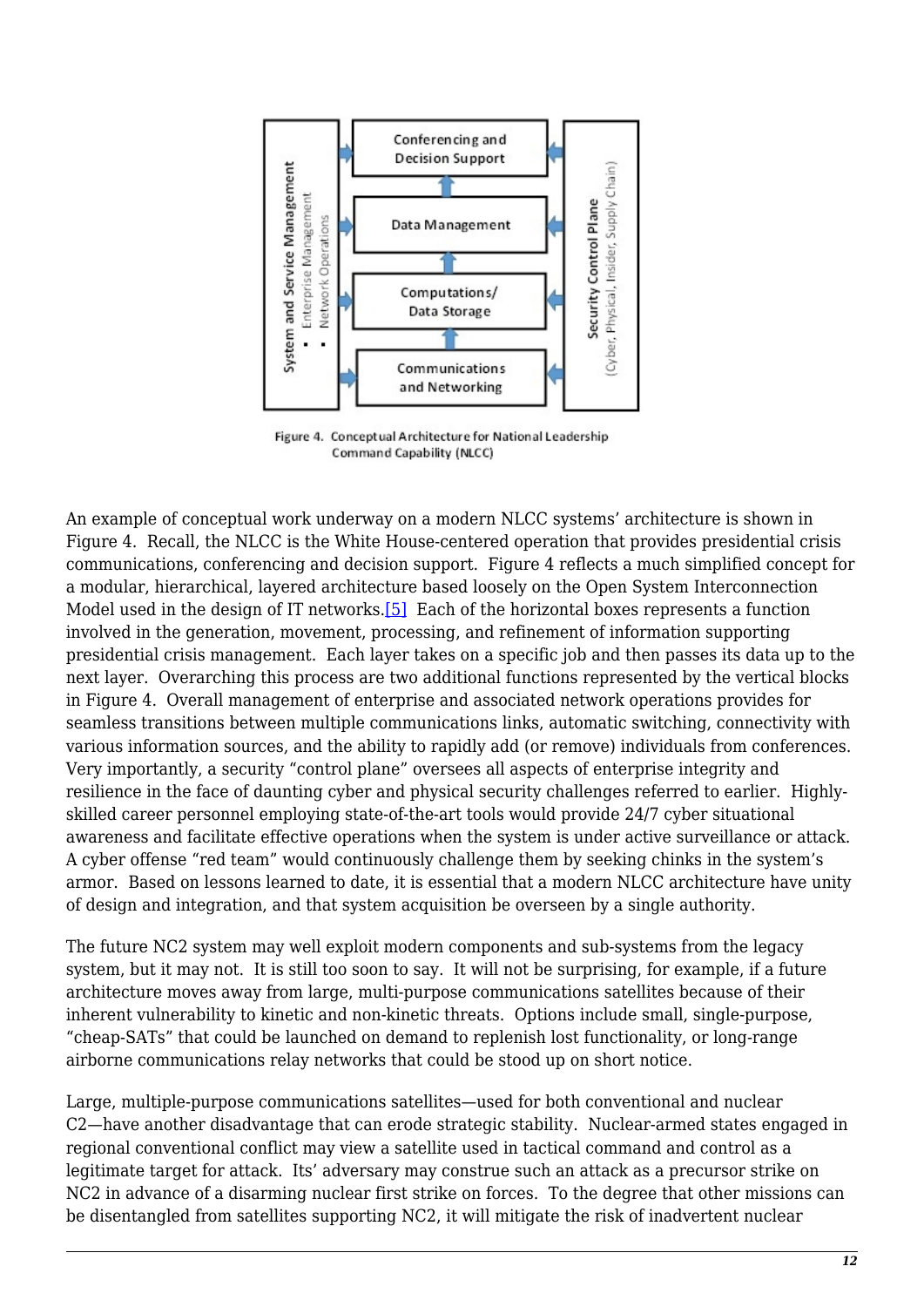#### escalation.[\[6\]](#page-14-2)

A modern system must seek vastly improved senior leader conferencing capabilities to support decisions that go beyond what some of us call the Cold War's "multiple choice test"—that is, which major attack option to execute. To support consultations among allies, partners and potentially adversaries, in addition to senior military and advisors in complex conflict scenarios involving, say, combined offense and defense, nuclear and conventional operations—that is, the "essay test"—will require global, secure, high-quality voice, video and data transmissions that are resilient in stressed nuclear environments and go well beyond what was required for the Cold War mission.

A modern system will include updated NC2 and planning for NATO's dual capable aircraft as a critical element of regional deterrence.

As a complementary approach to hedge cyber risks, consideration could be given to a barebones, standalone, covert NC2 capability that would remain totally off line and surfaced only in an emergency. Such an approach, of course, has serious downsides, but is worth a look.

Three additional recommendations can be derived from earlier discussion:

- As part of the Air Force's GBSD program, take another look at survivable ICBM basing particularly in light of potential new technology that could make such basing affordable given a President's desire for increased decision time in executing nuclear forces.
- Examine systems/technologies to detect close-in submarines, and provide early warning of SLCM launches (facilitating evacuation of national leaders and reducing pressures for a rapid execution decision). Earlier DoD efforts to apply JLENS technology (tethered aerostats deployed with advanced radars) to detect and track cruise missiles threatening Washington were ended when a tethering cable came undone and was dragged by the aerostat through Pennsylvania farmland. That was unfortunate; JLENS was a prudent, affordable program to address a real threat and should be reinstated.
- Fund robust S&T efforts to understand future force vulnerabilities to advanced capabilities for locating quiet SSBNs at sea. The Columbia follow-on to the Ohio class SSBNs will be fielded through 2080; their long-term survivability is not a given.

Finally, we must recognize that much of the day to day operations involving U.S. nuclear forces and their command and control are carried out by young men and women in their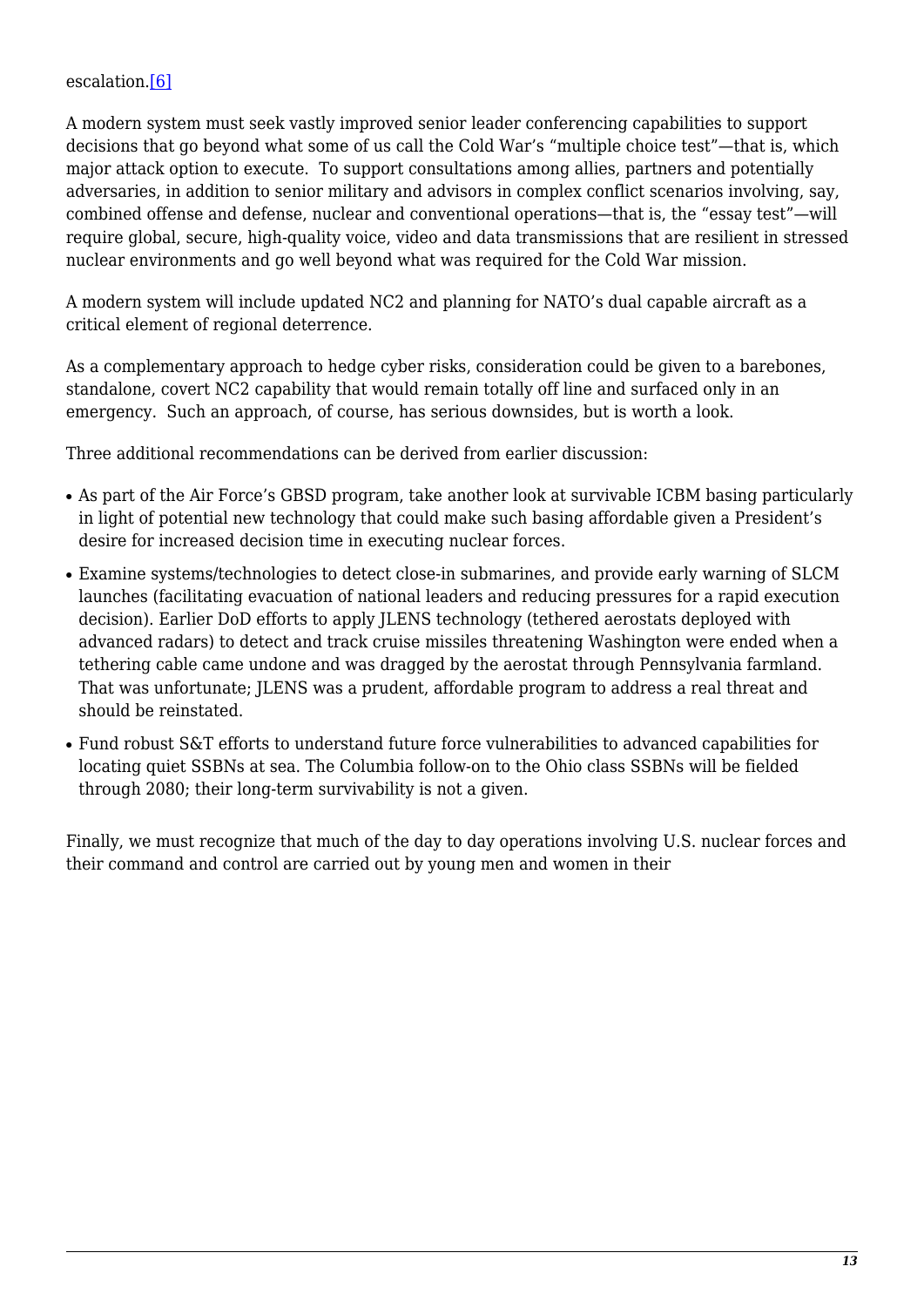# Figure 5: U.S. ICBM Launch Control Officers



twenties (See Figure 5). In choosing nuclear deterrence operations as a career path, they are given enormous responsibilities, probably more than they would ever receive in the civilian sector at any age. For the better part of a century, these young men and women have stepped up to their awesome duties. If this tradition of excellence is to endure for as long as the United States requires nuclear forces, than it is essential to convince them that the nation continues to value their service. There is no better way to achieve this than by taking the necessary steps to ensure that U.S. nuclear forces and systems for command and control are the best that we can offer and worthy of their continued sacrifices for our nation.

# **III. ENDNOTES**

<span id="page-13-0"></span>[\[1\]](#page-2-0) Ashton B. Carter, *"The Command and Control of Nuclear War,"* Scientific American, Vol 252, No 1, January 1985, p. 32-39.

<span id="page-13-1"></span>[\[2\]](#page-5-0) Robert D. Critchlow, *"Nuclear Command and Control: Current Program and Issues,"* Congressional Research Service, CRS Report to Congress, RL33408, 3 May 2006.

<span id="page-13-2"></span>[\[3\]](#page-9-0) IT systems can be penetrated in several ways. The most obvious is direct access to operating systems and networks via poor password security, unauthorized use of (contaminated) flash drives (a la Stuxnet), or exploitation by insiders. Broad network surveillance enabling discovery of "backdoors" into the system is another approach. Once inside, there is opportunity to do immediate damage or to introduce custom malware that sits inertly until activated at some later time to damage or disrupt force/NC2 operations. Finally, there is the opportunity to exploit component supply